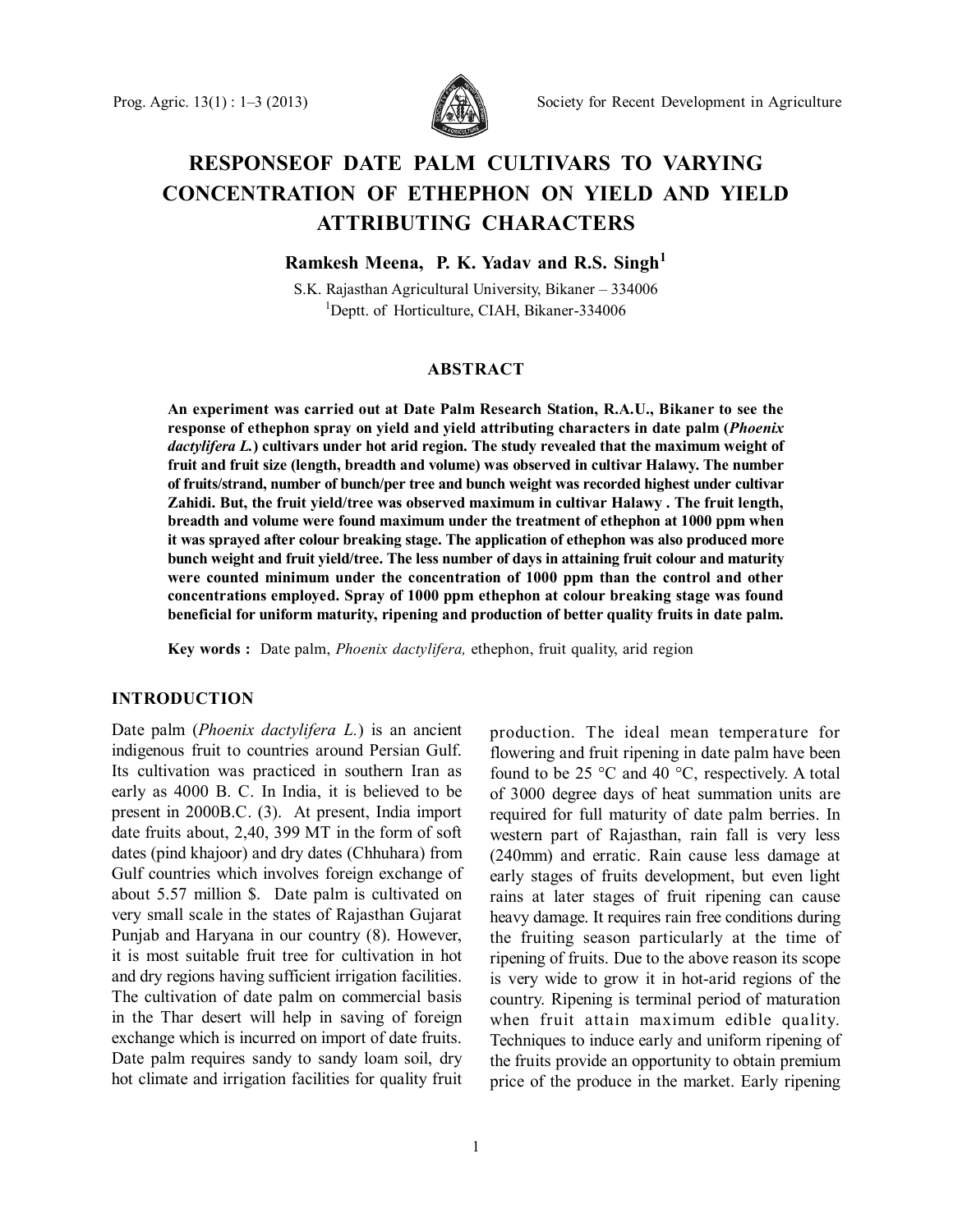also escapes early rains, which is an important limiting factor in commercial cultivation of date palm in northern India. Ethephon (2 chloro- ethylene phosphonic acid) an ethylene releasing chemical has climacteric effect and inducing early ripening before the commence of rain. It is very much needs to prevent spoilage of the fruits. For early and uniform ripening of berries in date palm, an experiment on the effect of ethephon spray was carried out.

## **MATERIALS AND METHODS**

The study was conducted at Date palm Research Station, RAU, Bikaner in split plot design with three replications during the year 2004-05. The four varieties were taken in main plot and four ethephon concentrations were used in sub-plot. The 20 years old date palm trees of uniform growth were chosen in the orchard of date palm cultivars Halawy, Khadrawy, Zahidi and Shamran. Each selected tree represented for one treatment in each replication. In all 48 full grown date palm trees were selected for this study and maintained with cultural practices during course of investigation. The solution of ethephon was prepared by dissolving its required amount in water as per treatment just before spray. In each spray treatment, teepol (1-2ml) was used as sticking agent. The different concentrations were sprayed at colour breaking stage of fruit. The fruits were harvested at the doka (Khalal) stage from first week of July to 31 July, 2004. Observations on morphological characters of fruits were recorded and subjected to statistical analysis.

## **RESULTS AND DISCUSSION**

## **Varietal response of date palm**

The response of different varieties to each other was found significant in this study. The significantly bigger fruit size (length, breadth and volume) was obtained in variety Halawy as compared to Khadrawy, Zahidi and Shamran. It may possibly be due to genetic features of variety as reported by Baccha and Shaheen (1). The significant higher number of fruits/strand and number of strand per bunch were observed in date palm variety Zahidi.

But the number of bunches per tree was significantly higher in variety Halawy over Khadrawy and Shamran and remain statistically at par to Zahidi (Table- 1). The higher number of fruits per strand might be due to high rate of fruit set and retention of berries fruit in a particular variety. Similar result was observed in date palm by (5). The yield of fruit per tree was found significantly higher in date palm variety Halawy followed by cultivar Zahidi due to genetic makeup of cultivar and due to more number of bunches per plant then the other varieties (Table- 1). The fruit weight was also higher in cultivar Halawy, this might be due to another reason of increased yield of fruit per tree in Halawy cultivar. Similar result was also recorded by (6). The variety Halawy recorded less number of days to attain maturity due to less heat summation units required in Halawy as compared to other cultivars. Similar findings have been reported by (4) in date palm.

#### **Effect of ethephon**

Application of varying concentrations of ethephon significantly increased the fruit length, breadth and volume of fruit but maximum values were obtained under 1000 ppm of ethephon (Table 1). The possible reason may be release of ethylene gas by ethephon which might have enhanced physiological activity of cell enlargement. Spraying of ethephon had remarkable influence on weight of individual fruit bunch and yield per tree in variety Halawy as compared to other cultivar might be due to involvement of ethephon in cell enlargement activity leading to increased size of fruit and bunch weight ultimately to yield of fruits per tree. Similar results have been reported (2) in improvement of fruit quality of Guava.

The application of ethephon at 1000 ppm curtailed the number of days taken to colour development and fruit maturity might be due to synthesis of pigment and degradation of chlorophyll in treated plants. The early maturity was also observed due to increase climateric respiration and loss of malic acid in treated fruits. Similar findings have been reported by (7) while working on ber fruits.